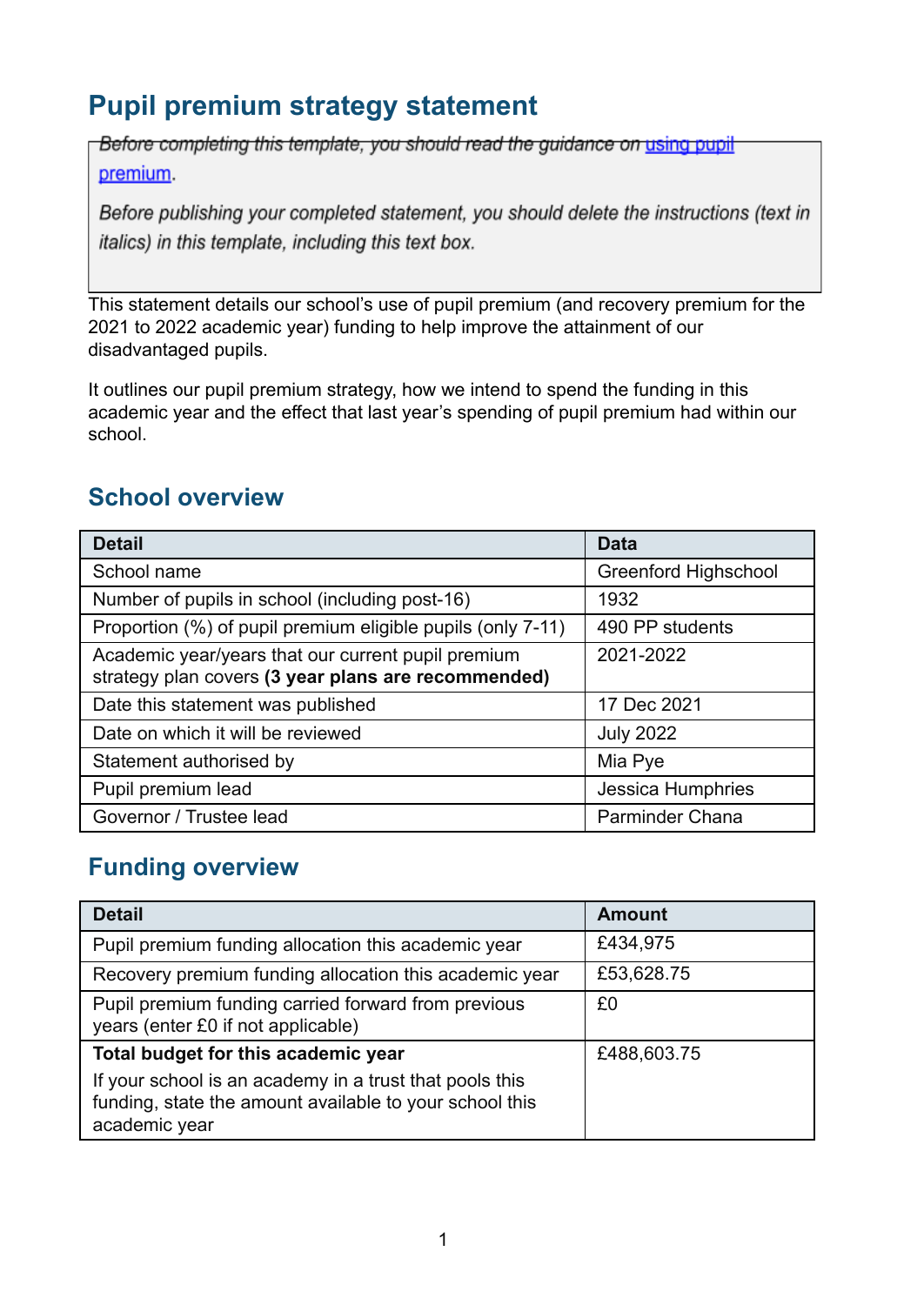# **Part A: Pupil premium strategy plan**

## **Statement of intent**

Our intention at Greenford High School is that there is equity for all so that students become confident, effective, resilient learners regardless of their socio-economic background.

At our school, our aim is that all staff understand the complex, varied and often chaotic lives of our Pupil Premium students and their families. Central to this is that staff support students to overcome these barriers in the classroom. This means increasing the profile of our PP students so that staff have working knowledge of the disadvantages they face. This means staff focus on levelling the playfield; the main tool we use to help students reach their potential is high quality teaching and learning which is at the heart of our approach. As this is proven to have the largest impact on closing the attainment gap, our aim is to ensure this gap does not widen in this post-covid year.

Our PP strategy is an integral part of the whole school bounce back agenda. Notably, we will be using the National tutoring programme, gap year mentors, academic mentors, and pastoral support workers to support those students whose education has been worst affected by school closure.

Objectives this year:

- Use hard and soft data to diagnose the current gaps, issues and barriers for learning of our PP students at GHS.
- Adopt a school wide approach where staff have working knowledge of the PP students that they teach and take responsibility for narrowing the gaps for them.
- Ensure PP students' basic needs are being met (using Maslow's hierarchy of needs) and respond if not through a food push/breakfast clubs.
- Provide opportunities for academic interventions/support to narrow the attainment gap.
- Ensure PP students have access to enrichment activities so that they can have experiences that develop their cultural capital.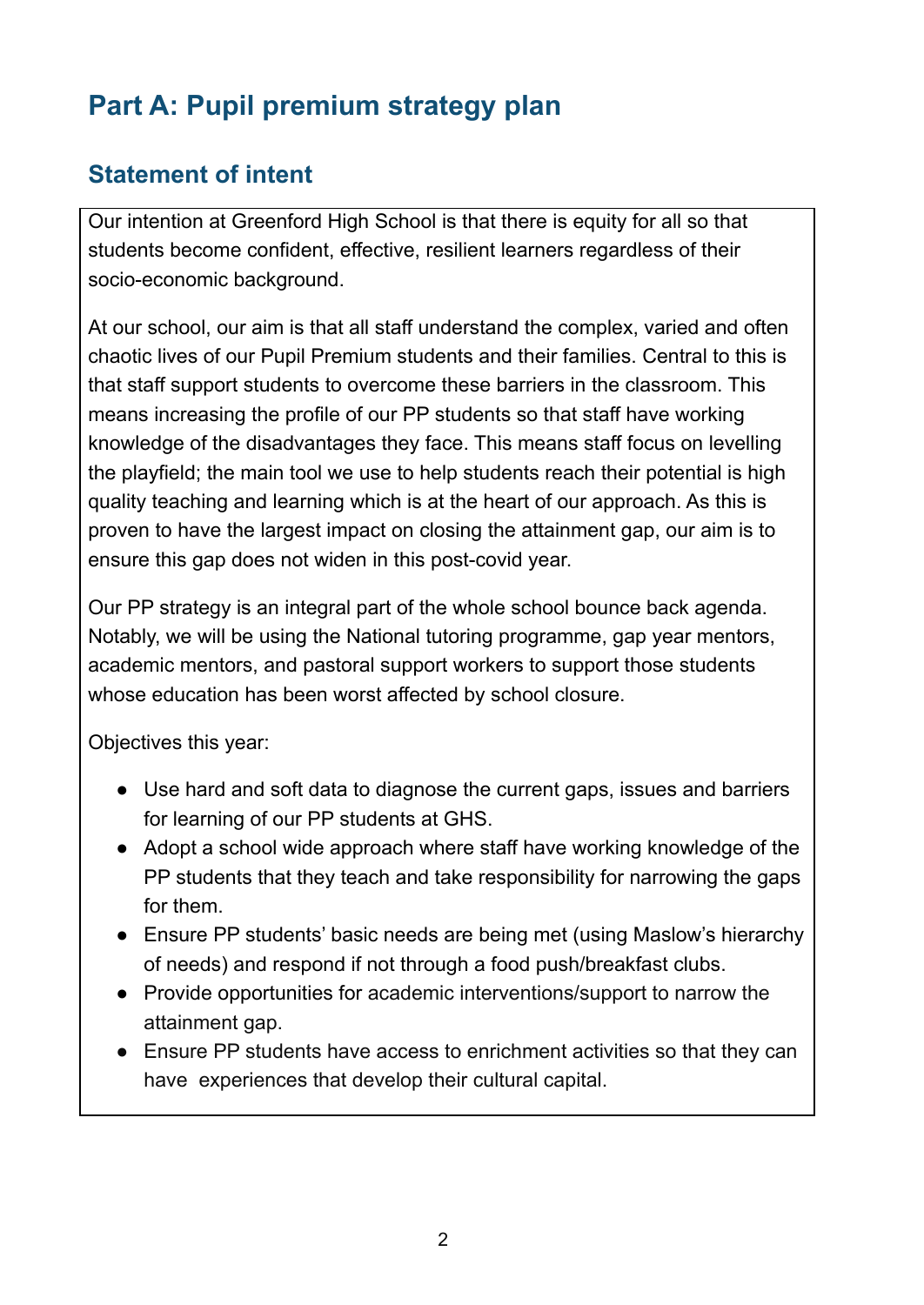# **Challenges**

This details the key challenges to achievement that we have identified among our disadvantaged pupils.

| <b>Challeng</b><br>e number | <b>Detail of challenge</b>                                                                                                                                                                                                                                                                                                                                                                                                                                                                                                                                                                                            |
|-----------------------------|-----------------------------------------------------------------------------------------------------------------------------------------------------------------------------------------------------------------------------------------------------------------------------------------------------------------------------------------------------------------------------------------------------------------------------------------------------------------------------------------------------------------------------------------------------------------------------------------------------------------------|
| $\mathbf{1}$                | <b>KS4 Achievement</b><br>In Year 11, our current data suggests that the PP students are currently on<br>track to achieve at a lower level than the non-PP students. This is a pattern<br>that we have seen in recent years.<br>There is a gap between our PP and non-PP students in a number of areas.                                                                                                                                                                                                                                                                                                               |
|                             | Y10 Data<br>There is a 17% gap between the expected attainment of our PP students<br>compared with our non-PP students, at the 9-5 threshold including English and<br>Maths.                                                                                                                                                                                                                                                                                                                                                                                                                                          |
| $\overline{2}$              | <b>Reading Age Data and Comprehension</b><br>Through our transition work, assessments, observations and discussion with<br>KS3 pupils indicate that disadvantaged pupils generally have lower levels of<br>reading comprehension than their peers. This impacts their progress in all<br>subjects.                                                                                                                                                                                                                                                                                                                    |
|                             | On entry to year 7 in the last 5 years, about 36% of our disadvantaged pupils<br>arrive below age-related expectations compared to 32% of their peers. This<br>gap remains steady during pupils' time at our school.                                                                                                                                                                                                                                                                                                                                                                                                  |
| 3                           | <b>Study Skills, Equipment and Organisation</b><br>Our assessments, observations and discussions with pupils and families<br>suggest that the education and wellbeing of many of our disadvantaged pupils<br>have been impacted by partial school closures to a greater extent than for<br>other pupils. These findings are backed up by several national studies.<br>This has resulted in significant knowledge gaps resulting in pupils falling further<br>behind age-related expectations in the following areas:<br>Study skills.<br>Organisation<br>Completing homework to a good standard.<br>Focus in lessons. |
| 4                           | <b>Progress throughout the Key Stages</b>                                                                                                                                                                                                                                                                                                                                                                                                                                                                                                                                                                             |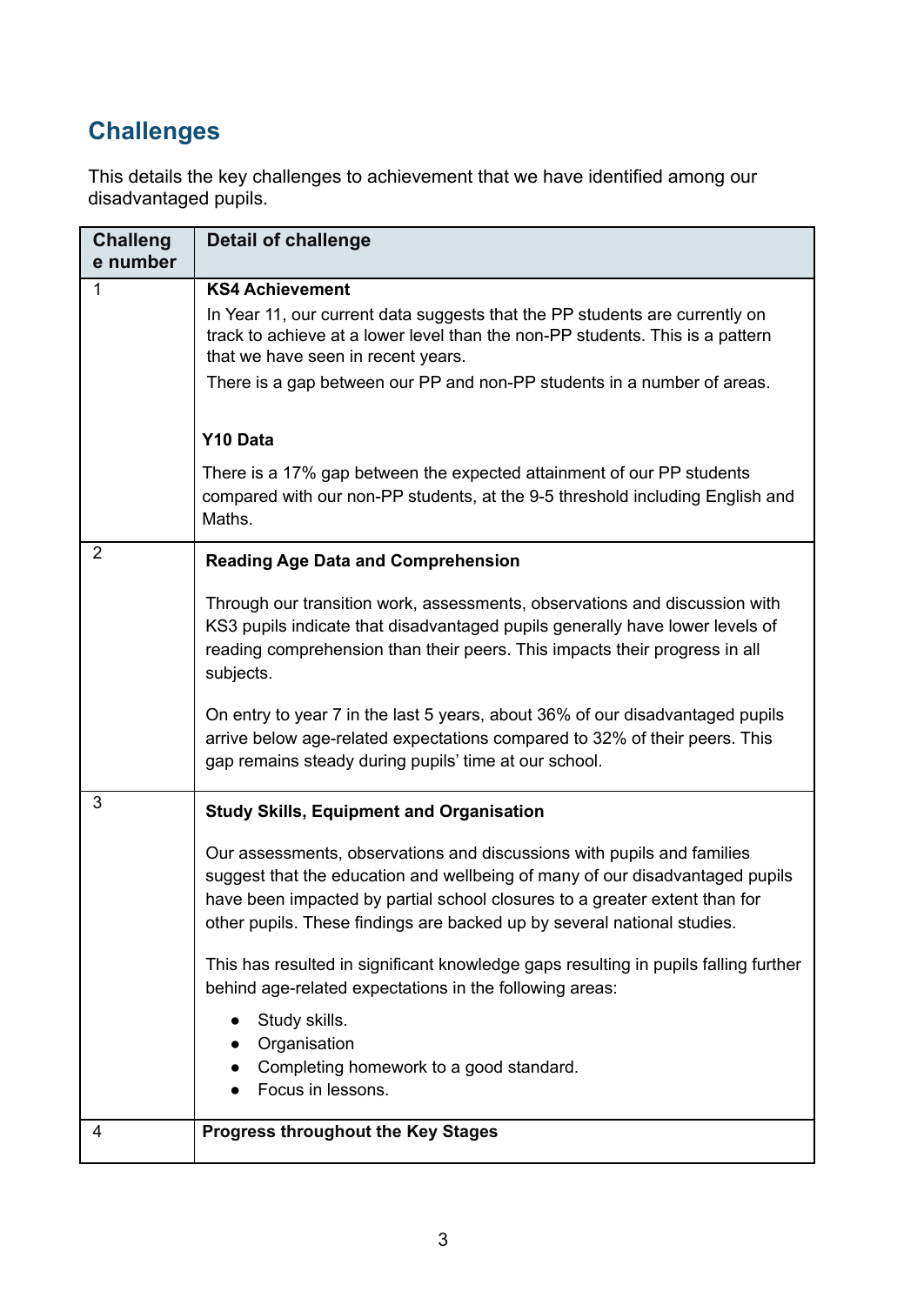|                | PP students may struggle to make as much progress in their subjects as other<br>students, due to difficulties accessing the curriculum and possible lower starting<br>points, requiring further support from teaching staff.                                                                                                                                                                                                                                                                                               |
|----------------|----------------------------------------------------------------------------------------------------------------------------------------------------------------------------------------------------------------------------------------------------------------------------------------------------------------------------------------------------------------------------------------------------------------------------------------------------------------------------------------------------------------------------|
| 5              | <b>Behaviour</b>                                                                                                                                                                                                                                                                                                                                                                                                                                                                                                           |
|                | According to our school data, students who are at risk of permanent exclusion<br>due to continued behavioural issues, are more likely to be those eligible for PP.<br>Such behaviour issues are detrimental to learning for these students and those in<br>affected classes.                                                                                                                                                                                                                                               |
| 6              | <b>Inclusion</b>                                                                                                                                                                                                                                                                                                                                                                                                                                                                                                           |
|                | Our assessments (including wellbeing survey), observations and discussions<br>with pupils and families have identified social and emotional issues for many<br>pupils, such as anxiety, depression (diagnosed by medical professionals) and<br>low self-esteem. This is partly driven by concern about catching up lost<br>learning and exams/future prospects, and the lack of enrichment opportunities<br>due to the pandemic. These challenges particularly affect disadvantaged<br>pupils, including their attainment. |
|                | During the pandemic, teacher referrals for support markedly increased. 96<br>pupils (49 of whom are disadvantaged) currently require additional support with<br>social and emotional needs, with 5 (all of whom are disadvantaged) currently<br>receiving small group interventions. There are 16 further students taking part in<br>peer-to-peer mentoring and 3 group provisions starting in the new year.                                                                                                               |
| $\overline{7}$ | <b>Attendance</b>                                                                                                                                                                                                                                                                                                                                                                                                                                                                                                          |
|                | Our attendance data over the last 3 years (94%) indicates that attendance<br>among disadvantaged pupils (93%) has been between 1-2% lower than for<br>non-disadvantaged pupils.                                                                                                                                                                                                                                                                                                                                            |
|                | 55% of disadvantaged pupils have been 'persistently absentees' compared to<br>3% of their peers during that period. Our assessments and observations<br>indicate that absenteeism is negatively impacting disadvantaged pupils'<br>progress.                                                                                                                                                                                                                                                                               |
| 8              | <b>Extra - Curricular</b>                                                                                                                                                                                                                                                                                                                                                                                                                                                                                                  |
|                | Students eligible for Pupil Premium funding may not take part in trips and extra<br>curricular activities, or be able to fully participate in the life of the school due to<br>aspiration and financial barriers.                                                                                                                                                                                                                                                                                                          |

# **Intended outcomes**

This explains the outcomes we are aiming for **by the end of our current strategy plan**, and how we will measure whether they have been achieved.

|  | <b>Intended outcome</b> | <b>Success criteria</b> |
|--|-------------------------|-------------------------|
|--|-------------------------|-------------------------|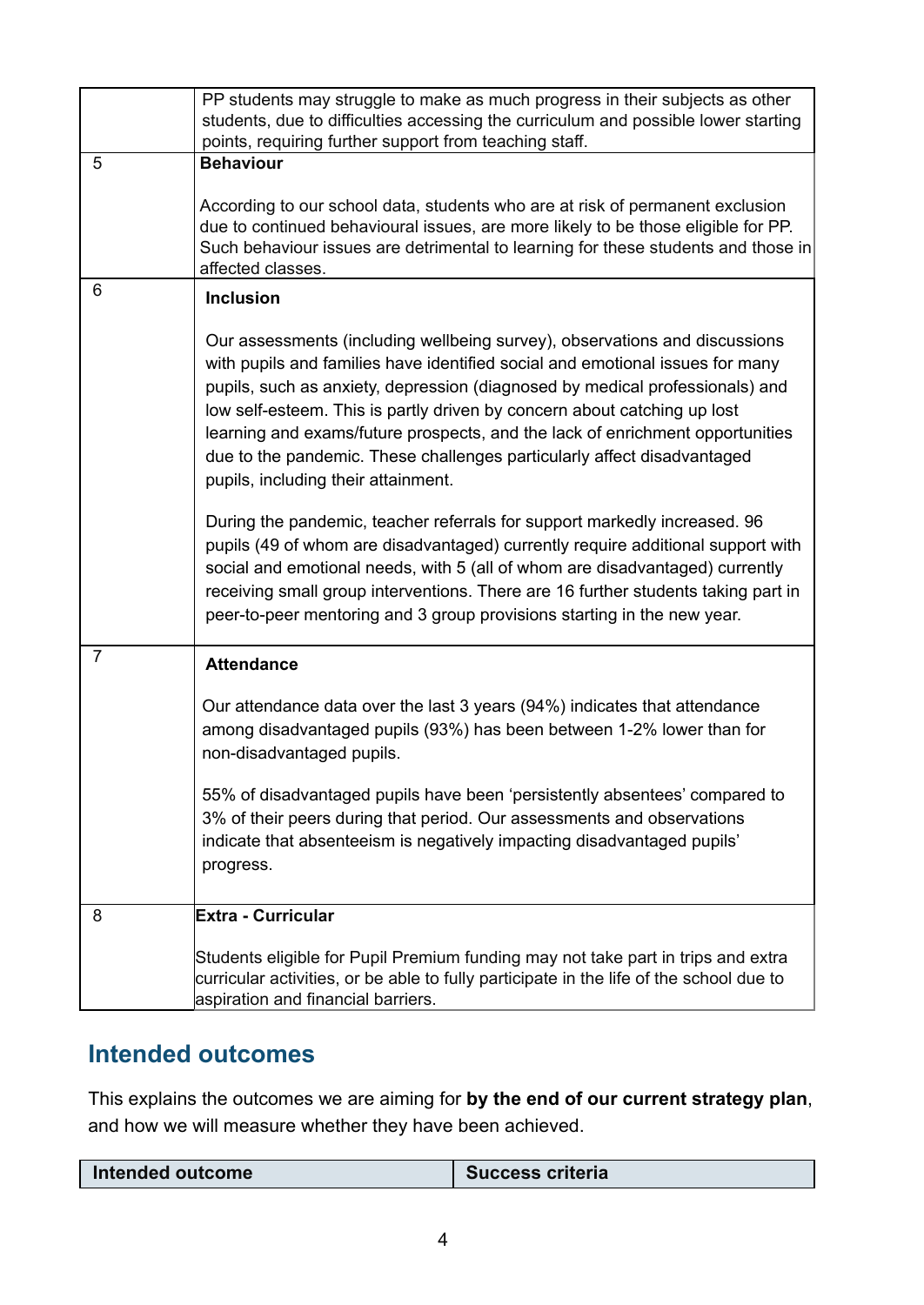| <b>Key Stage 4</b>                                                                                                                                                                                                                                                                                                                                                                                                        | By the end of this academic year, we<br>$\bullet$                                                                                                                                                                                                                                                                                                                                                                                                                                                                                                                                                                                                                                                                   |
|---------------------------------------------------------------------------------------------------------------------------------------------------------------------------------------------------------------------------------------------------------------------------------------------------------------------------------------------------------------------------------------------------------------------------|---------------------------------------------------------------------------------------------------------------------------------------------------------------------------------------------------------------------------------------------------------------------------------------------------------------------------------------------------------------------------------------------------------------------------------------------------------------------------------------------------------------------------------------------------------------------------------------------------------------------------------------------------------------------------------------------------------------------|
| Improved attainment for our disadvantaged<br>students across the KS4 curriculum with a<br>focus on the core subjects.                                                                                                                                                                                                                                                                                                     | would want our whole school figure to<br>increase to 70% of Y11 achieving<br>grades 5+ including English and<br>Maths, with the PP students on track<br>to achieve at least 65% achieving 9-5<br>including E & M. Over time we would<br>want our PP students to achieve<br>inline with our overall school average.<br>Our ambition is that the P8 score for<br>our PP students is 0.70, over time we<br>hope to eliminate the gap between<br>our PP and non PP students.<br>Our aim is for 70% of Y10 students to<br>achieve a grade 5+ in RE.<br>In 2023, we would hope that our PP<br>$\bullet$<br>students would achieve 70% grades<br>9-5 including $E$ & M.<br>Gap between PP boys and non-PP<br>boys narrows. |
| <b>KS3 Literacy Skills</b><br>Higher levels of literacy skills for KS3 students<br>who are eligible for PP and a reading age that<br>is in line with their chronological reading age.                                                                                                                                                                                                                                     | Data from Accelerated Reader<br>$\bullet$<br>Reading Tests will demonstrate how<br>the gap between reading age and<br>the chronological age is narrowed.<br>Students will also make progress<br>from the first to the second reading<br>age test.<br>Book looks and lesson observations<br>in English and across the curriculum,<br>demonstrate that students are<br>making progress in their literacy.<br>Improved attainment levels in other<br>subjects.                                                                                                                                                                                                                                                         |
| <b>KS3 &amp; KS4 Attainment</b><br>Higher levels of achievement for all PP<br>students across KS3 and 4through:<br>Improved metacognitive and<br>self-regulatory skills amongst<br>disadvantaged pupils across all<br>subjects.<br>Access to a quiet space to work.<br>Availability of resources to use in and<br>outside of school.<br>Homework system in place to support<br>the completion and submission of<br>tasks. | Attendance to KS4 Study Club and<br>$\bullet$<br>KS3 Homework Club with possible<br>'graduation' from Study Club is<br>sufficient progress is made in the<br>interim reports, through better<br>'Attitude to Learning' levels.<br>Students on track to achieve their<br>Minimum Target Grades in their<br>subjects.<br>Most Higher and Middle band PP<br>students are on track to achieve at<br>least a grade $5+$ in $E \& M$ .<br>Parents are using SMHW effectley as<br>a tool to better support their children.<br>PP students who are at risk of<br>underachieving in EMS will be given<br>opportunities for tuition at KS4.<br>Students are more organised and<br>able to access learning more                |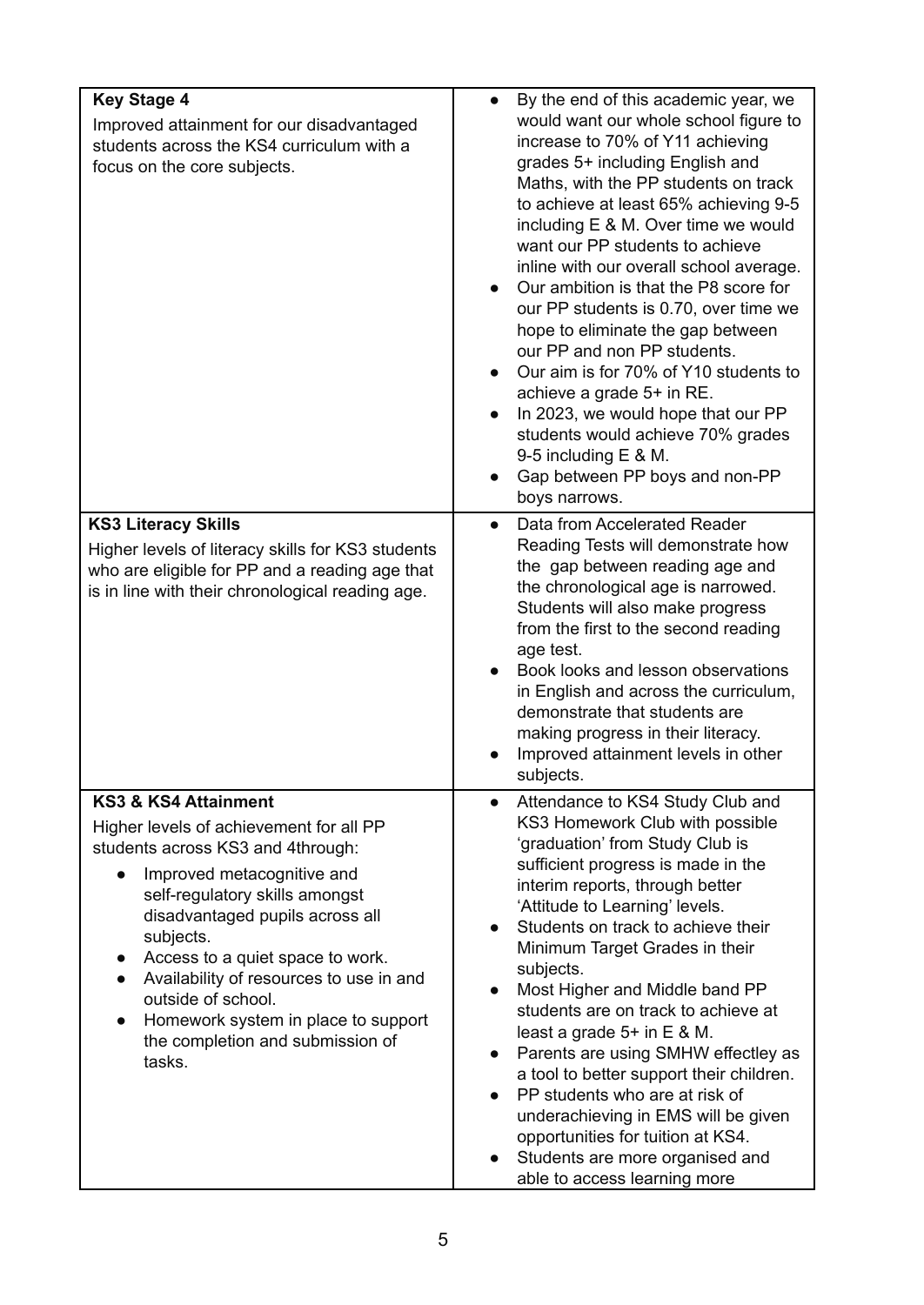|                                                                                                                                                                                                                                                                                                                                                              | effectively due to the study skills<br>sessions.                                                                                                                                                                                                                                                                      |
|--------------------------------------------------------------------------------------------------------------------------------------------------------------------------------------------------------------------------------------------------------------------------------------------------------------------------------------------------------------|-----------------------------------------------------------------------------------------------------------------------------------------------------------------------------------------------------------------------------------------------------------------------------------------------------------------------|
| Reduce the number of Permanent and<br><b>Fixed Term Exclusions.</b><br>According to our school data, students who are<br>at risk of permanent exclusion due to<br>continued behavioural issues are more likely to<br>be those eligible for PP. Such behaviour issues<br>are detrimental to learning for these students<br>and those in affected classes.     | School behaviour tracker is analysed at<br>least half termly to measure impact of<br>behaviour interventions.<br>A reduced number of exclusions for our key<br>cohorts including:<br>PP boys<br>$\bullet$<br>SEN & PP children                                                                                        |
| Uptake of extra-curricular activities<br>amongst PP students.<br>Students eligible for Pupil Premium funding<br>may not take part in trips and extra curricular<br>activities or be able to fully participate in the life<br>of the school due to aspiration and financial<br>barriers. Our intention is to invest and develop<br>in their cultural capital. | PP Tracker will be analysed to measure<br>participation and steps taken to address this<br>where uptake is low. To target year groups and<br>PP students where the uptake is low.                                                                                                                                     |
| Wellbeing<br>To achieve and sustain improved wellbeing for<br>all pupils, including those who are<br>disadvantaged.                                                                                                                                                                                                                                          | Sustained high levels of wellbeing from<br>2021/22 demonstrated by:<br>Qualitative data from student voice,<br>$\bullet$<br>student and parent surveys and<br>teaching observations.<br>a significant increase in the uptake of<br>enrichment activities especially among<br>our most disadvantaged students.         |
| <b>Attendance</b><br>To achieve and sustain improved attendance<br>for all pupils, particularly our disadvantaged<br>students.                                                                                                                                                                                                                               | Sustained high attendance from 2023/24<br>demonstrated by:<br>the overall absence rate for all pp[upilns]<br>being no more than 3%.<br>the attendance gap between our<br>disadvantaged and non-disadvantaged<br>students being reduced.<br>the proportion of students who are<br>persistently absent to be reduced to |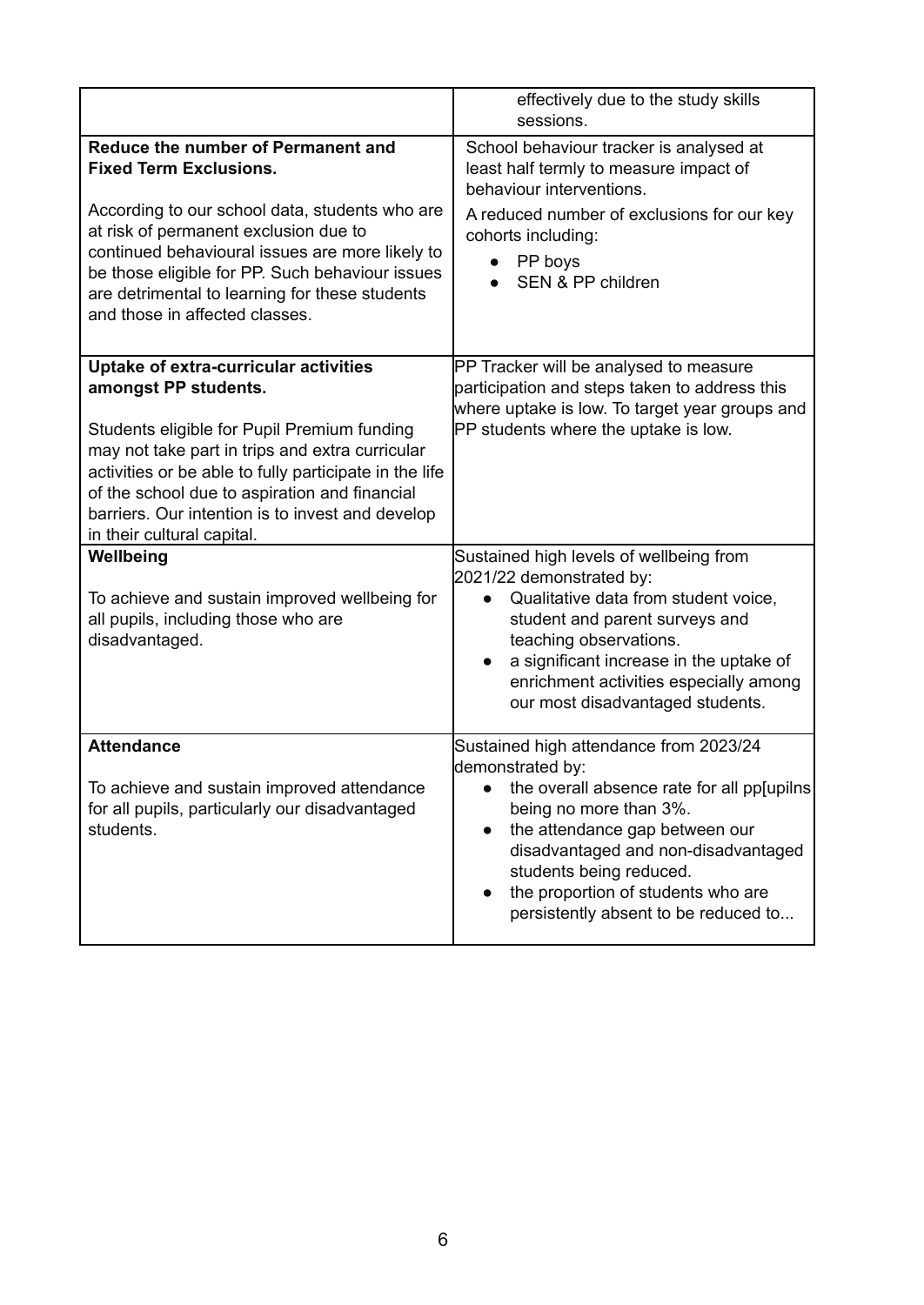# **Activity in this academic year**

This details how we intend to spend our pupil premium (and recovery premium funding) **this academic year** to address the challenges listed above.

## **Teaching (for example, CPD, recruitment and retention)**

### **Budgeted cost: £** *331,360*

| <b>Activity</b>                                                                                                                                                                                                                                                                                                                                                                                                                                                                                                                          | <b>Evidence that supports this</b><br>approach                                                                                                                                                                                                                                                                                                                                                                                                         | <b>Challenge</b><br>number(s)<br>addressed |
|------------------------------------------------------------------------------------------------------------------------------------------------------------------------------------------------------------------------------------------------------------------------------------------------------------------------------------------------------------------------------------------------------------------------------------------------------------------------------------------------------------------------------------------|--------------------------------------------------------------------------------------------------------------------------------------------------------------------------------------------------------------------------------------------------------------------------------------------------------------------------------------------------------------------------------------------------------------------------------------------------------|--------------------------------------------|
| <b>Literacy Skills</b><br>Support for the identified<br>students who have<br>extremely low reading<br>ages and cannot access<br>the curriculum. A<br>programme which covers<br>the phonics programme<br>to enable students to<br>read and develop key<br>literacy skills.<br>To utilise the Accelerated<br>Reader programme so<br>that students who have<br>low reading ages on<br>entry at KS3 have an<br>opportunity to develop<br>their reading skills so that<br>they have a reading age<br>that matches their<br>chronological age. | Acquiring literacy skills is key for<br>students as they learn new, more<br>complex concepts at KS3.<br><b>Improving Literacy in Secondary</b><br><b>Schools</b><br>The Education Endowment<br>Foundation states that on average,<br>reading comprehension approaches<br>deliver an additional six months'<br>progress.<br>Develop better reading habits,<br>particularly for students who do not<br>experience literacy rich environments<br>at home. | 2, 3, 4, 5 & 7                             |
| <b>Whole Staff CPD</b><br>Through appropriate deployment<br>of Lead Practitioners and Whole<br>School Literacy Lead, ensure<br>that the teaching of literacy skills<br>is a priority in all subjects so that<br>students with weak literacy are<br>supported across the curriculum.<br>Staff training on<br>strategies to help<br>students access written<br>texts, develop vocabulary                                                                                                                                                   | Achievement in subjects across the<br>curriculum can be hampered by weak<br>literacy.<br>The Education Endowment<br>Foundation states that on average,<br>reading comprehension approaches<br>deliver an additional six months'<br>progress.                                                                                                                                                                                                           | 1, 3 & 4                                   |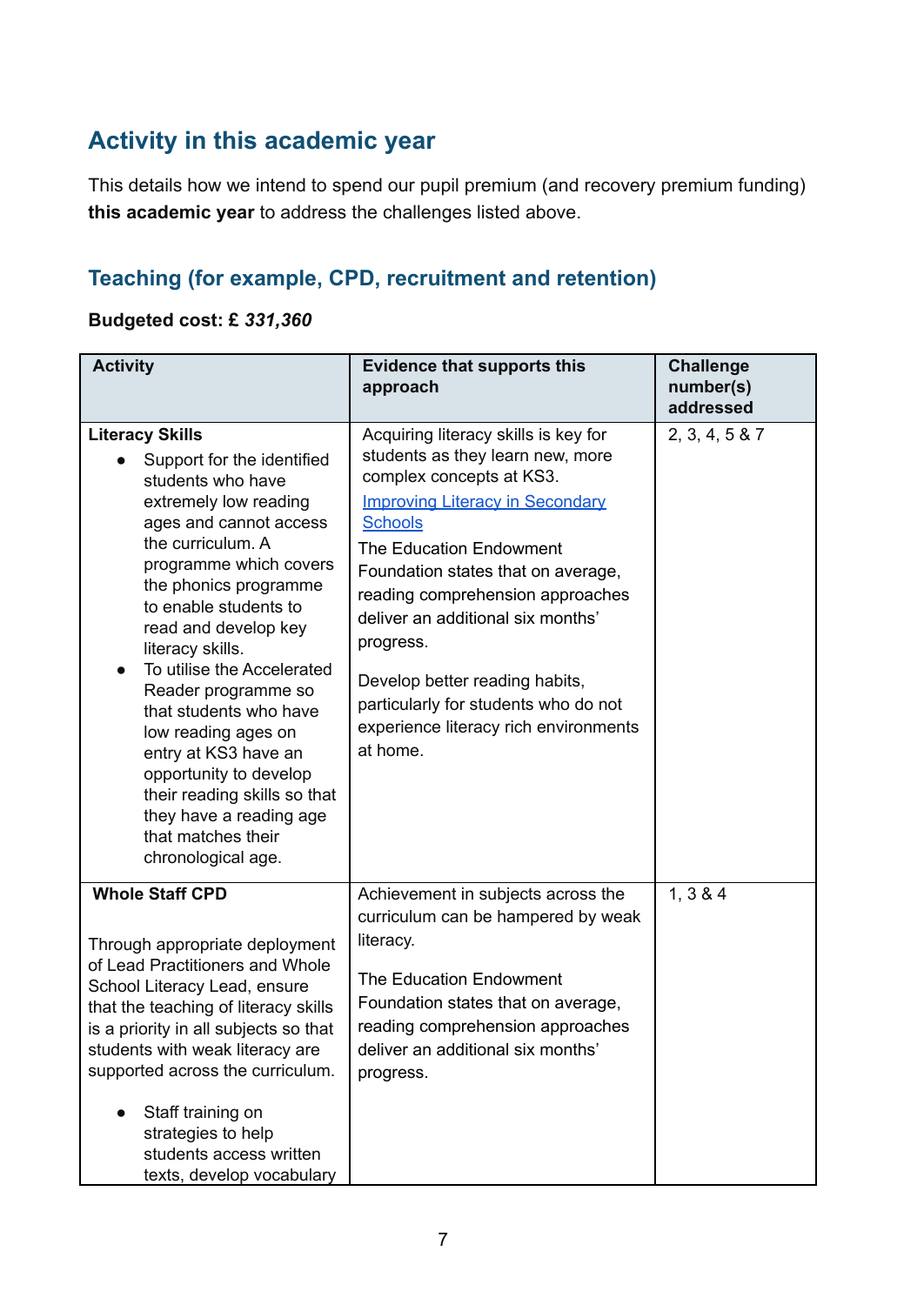| at every opportunity and<br>write accurately.<br>Development of whole<br>school literacy strategies<br>and priorities.<br>Appointment of a whole<br>school Leader of Literacy<br>- TLR 1F.               |                                                                                                                                                                                                                                                                                          |       |
|----------------------------------------------------------------------------------------------------------------------------------------------------------------------------------------------------------|------------------------------------------------------------------------------------------------------------------------------------------------------------------------------------------------------------------------------------------------------------------------------------------|-------|
| <b>Achievement</b><br>At KS4, a greater number of sets<br>(class sizes on average are<br>smaller) and timetabled periods<br>are scheduled in English, Maths<br>and Science, Languages and<br>Humanities. | Putting this curriculum model in over<br>the last decade has shown improved<br>outcomes for PP students which have<br>been well above national outcomes<br>across the curriculum.<br>The EEF has examined the positive<br>effects of smaller classes<br><b>EEF - Reducing Class Size</b> | 1 & 4 |

### **Targeted academic support (for example, tutoring, one-to-one support structured interventions)**

## **Budgeted cost: £** *54,133*

| <b>Activity</b>                                                                                                                                                                                                                                                                                                                                                                                                                                                     | <b>Evidence that supports this</b><br>approach                                                                                                                                                                                                                                                                                                                                                                                                                                                                                        | <b>Challenge</b><br>number(s)<br>addressed |
|---------------------------------------------------------------------------------------------------------------------------------------------------------------------------------------------------------------------------------------------------------------------------------------------------------------------------------------------------------------------------------------------------------------------------------------------------------------------|---------------------------------------------------------------------------------------------------------------------------------------------------------------------------------------------------------------------------------------------------------------------------------------------------------------------------------------------------------------------------------------------------------------------------------------------------------------------------------------------------------------------------------------|--------------------------------------------|
| Interventions for specific<br>cohorts<br>groups run by Boys<br><b>Achievement and Girls</b><br>Achievement<br>Co-ordinators, focusing on<br>academic progress and<br>study habits.<br>KS3 Leader to focus on<br>academic progress of PP<br>boys in particular.<br>More Able Leader to work<br>directly with PP students,<br>particularly in Maths and<br>Sciences, outside of<br>normal lesson times, and<br>across the curriculum to<br>organise events that raise | The Sutton Trust Report of (2015)<br>suggested that highly able pupil premium<br>pupils achieve half a grade less than<br>Separate, designated tutor other highly able pupils, on average. We<br>must be mindful to support ALL Pupil<br>Premium students regardless of ability<br>Supporting the attainment of<br>disadvantaged students<br>This targeted support allows for a more<br>specific academic mentoring model<br>which has been seen to have a strong<br>impact in previous years, on students<br>who are falling behind. | 1 & 4                                      |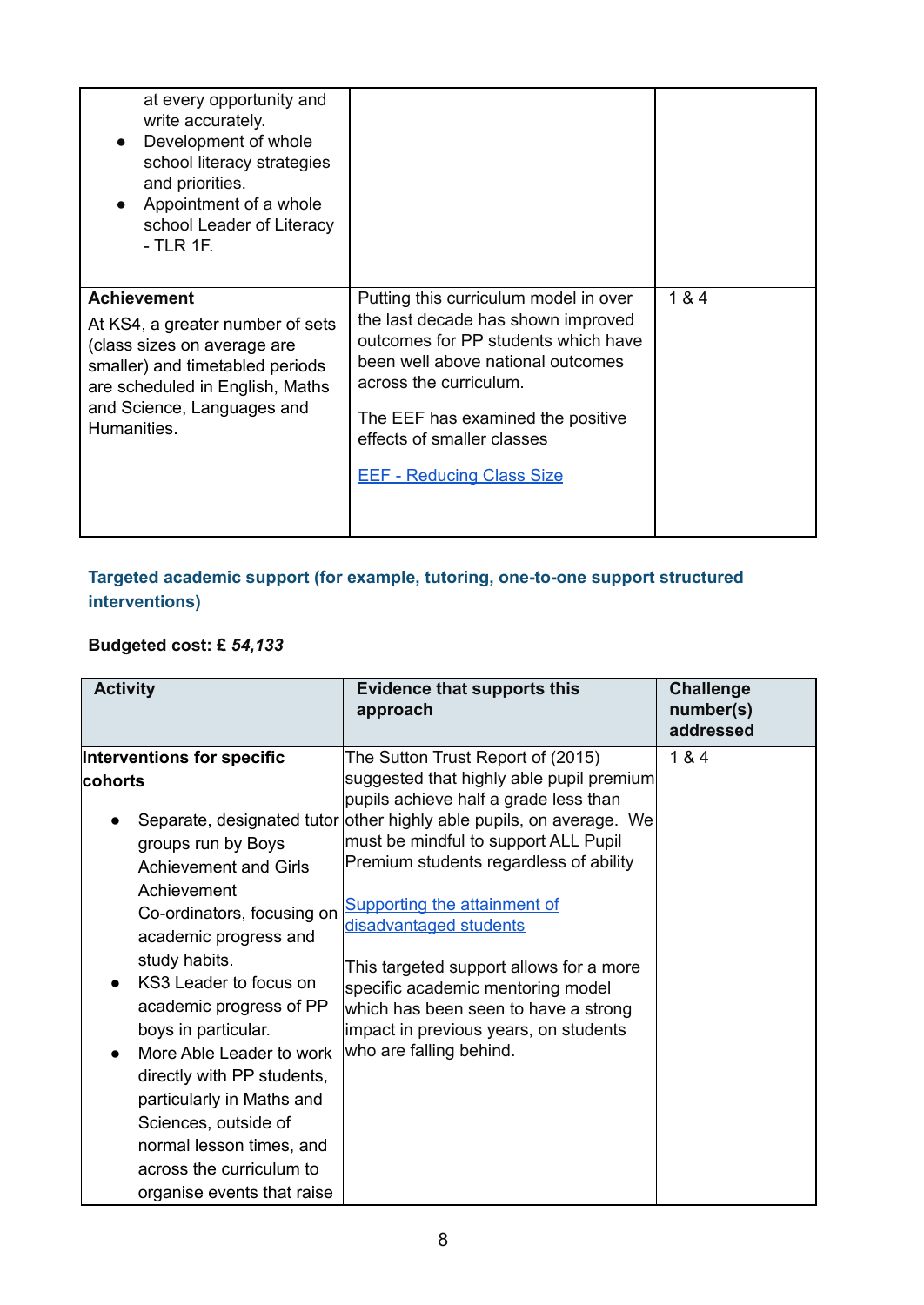| achievement and<br>aspiration.<br>'More Able Students'<br>Intervention cohort to<br>enable PP students,<br>especially boys to raise<br>their levels of achievement<br>and progress through a<br>programme of support and<br>mentoring.<br>We have appointed a number of<br>TLR holders into these roles to<br>lead these key areas.            |                                                                                                                                                                                                                                                                                                                                                      |          |
|------------------------------------------------------------------------------------------------------------------------------------------------------------------------------------------------------------------------------------------------------------------------------------------------------------------------------------------------|------------------------------------------------------------------------------------------------------------------------------------------------------------------------------------------------------------------------------------------------------------------------------------------------------------------------------------------------------|----------|
| <b>Study Club</b><br>Provide students with an<br>appropriate space and support<br>and resources to complete<br>homework, coursework, revision<br>and independent study at KS4<br>through GHS Study Club. This<br>includes space to access online<br>resources and catch up classes<br>funded separately through the<br>Covid Catch Up funding. | The Education Endowment Foundation<br>cites studies showing that the impact of<br>homework, on average, is five months'<br>additional progress.<br>In addition to providing a quiet space<br>dedicated to homework, TAs are<br>employed to support students with<br>organisation and completion of<br>independent learning tasks so that<br>students | 1, 3 & 4 |
| <b>Resources</b><br>Issue laptops to students<br>in KS3 and KS4 who were<br>not eligible through the<br>Government Catch Up<br>scheme.<br>Support the achievement<br>of PP students through the<br>provision of revision<br>guides for all subjects.                                                                                           | Students who have devices at home are<br>more likely to succeed during a period of<br>disruption in education, as compared to<br>those who don't.                                                                                                                                                                                                    | 1,384    |

## **Wider strategies (for example, related to attendance, behaviour, wellbeing)**

## **Budgeted cost: £** *38,880*

| <b>Activity</b>                                            | <b>Evidence that supports this</b><br>approach                                                                      | <b>Challenge</b><br>number(s)<br>addressed |
|------------------------------------------------------------|---------------------------------------------------------------------------------------------------------------------|--------------------------------------------|
| Provide strong support for<br>behaviour.                   | The emotional wellbeing of students can<br>have a huge impact on their ability to<br>engage with lessons and become | 5 & 6                                      |
| This can be achieved through<br>deployment of non-teaching | effective learners. Some students require                                                                           |                                            |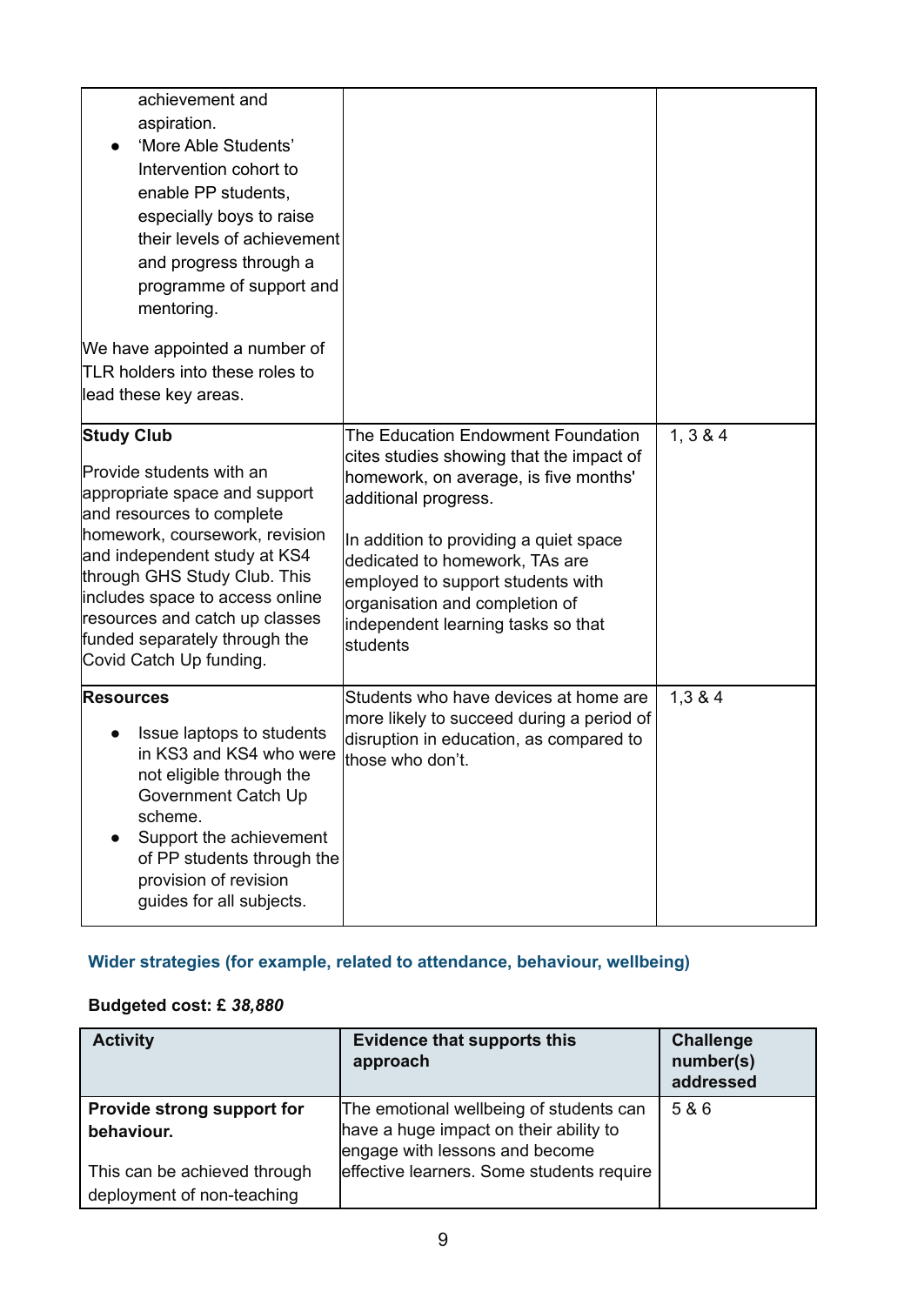| AHT i/c of behaviour and a<br>number of non-teaching Year<br>Leaders.<br>Provide additional mentoring for<br>KS3 and KS4 students through<br>designated mentors in school.                                                                                                                                                                                                | more intensive help and a range of<br>strategies and interventions are required.<br>We have adopted a more proactive<br>approach given the impact of the last two<br>years (Covid and lockdowns) have had<br>on our most vulnerable students.                                   |         |
|---------------------------------------------------------------------------------------------------------------------------------------------------------------------------------------------------------------------------------------------------------------------------------------------------------------------------------------------------------------------------|---------------------------------------------------------------------------------------------------------------------------------------------------------------------------------------------------------------------------------------------------------------------------------|---------|
| Capacity in staffing<br>allows for emphasis on<br>restorative approach to<br>behaviour concerns.<br>Staffing of interventions<br>such as Consequence<br>Room and 'time out'<br>options, to reduce need<br>for exclusion,<br>Further counselling and<br>mentoring provision for<br>targeted key students to<br>develop positive self<br>esteem and positive<br>behaviours. |                                                                                                                                                                                                                                                                                 |         |
| The appointment of Pastoral<br>Support Workers to support<br>students who are struggling with<br>mental, emotional and personal<br>issues. The Pastoral Support<br>Workers are available to<br>support students through<br>mentoring/engagement<br>sessions.                                                                                                              |                                                                                                                                                                                                                                                                                 |         |
| The appointment of a Mental<br>Health/Child Protection Lead.<br>This is to ensure that a full<br>time member of staff is<br>available to support students<br>with any CP concerns and also<br>will be the first port of call for<br>any mental health issues.                                                                                                             |                                                                                                                                                                                                                                                                                 |         |
| <b>Extra Curricular Activities</b><br>Ensure that all students<br>can participate in at least<br>one educational trip or<br>visit each year.<br><b>Extend our current</b><br>provision to have an array                                                                                                                                                                   | We recognise that an important part of<br>education is through increasing cultural<br>capital and widening horizons. Therefore,<br>we are committed to:<br>providing a funded excursion<br>each academic year for PP<br>students, supporting their wider<br>cultural education. | 6,7 & 8 |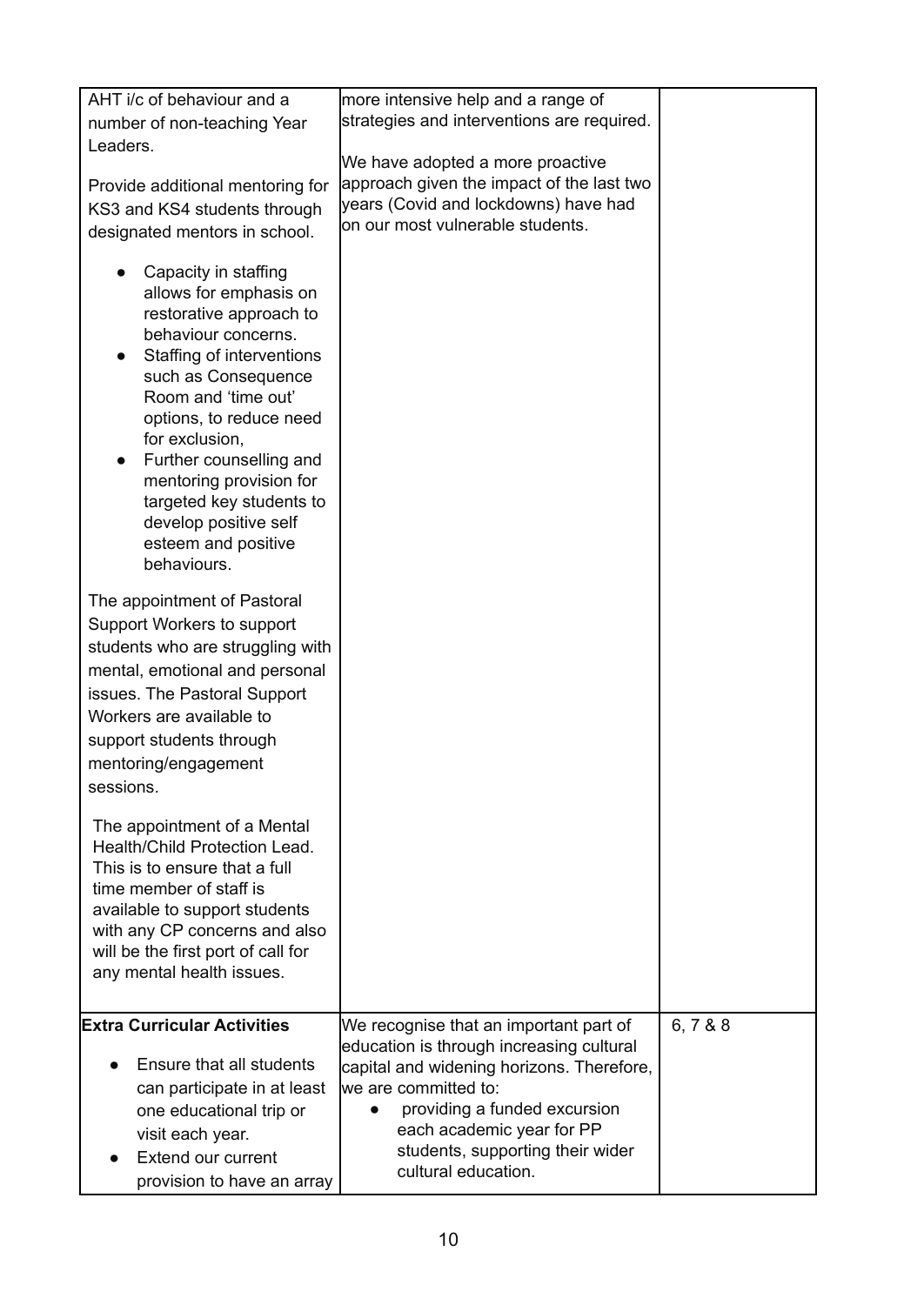| of activities that will appeal<br>to a wider range of<br>students especially PP<br>students.<br>Enable all students to<br>participate in additional<br>music classes if they wish. | To this end, we want to ensure<br>disadvantage is not a barrier to<br>learning an instrument                                                                                                             |           |
|------------------------------------------------------------------------------------------------------------------------------------------------------------------------------------|----------------------------------------------------------------------------------------------------------------------------------------------------------------------------------------------------------|-----------|
| <b>Careers Advice</b><br>Provide bespoke careers advice<br>through individual careers<br>interview with a qualified Careers<br>Adviser for all Year 11 students.                   | PP students may not have the same<br>access to networks through their families<br>and friends, as compared to more<br>privileged students, and will therefore<br>require more detailed careers guidance. | 6 & 7     |
| <b>Support with key pieces</b><br>Support the purchase of uniform,<br>sports kit, equipment and travel in<br>cases of genuine need.                                                | In order to be a full part of the school<br>students need to feel equal to their peers.<br>Each year a small part of the budget will<br>be used to help families provide uniform,<br>kit and equipment.  | 5, 6 & 8  |
| <b>Attendance</b><br>Attendance officer to work with<br>students who are frequently<br>absent, particularly PP students<br>with persistent absence.                                | Students who do not attend quickly<br>become disengaged and cannot fully<br>partake in their timetabled lessons or the<br>wider life of the school.                                                      | 1, 2 & 87 |
| Wellbeing<br>To provide breakfast for our most<br>disadvantaged students to<br>support them with their wellbeing,<br>mental and physical.                                          | Students who do not have enough energy<br>through food and nourishment tend to<br>have less focus and are at greater risk of<br>underachieving.                                                          | 1, 2, 586 |

## **Total budgeted cost: £** *424,373*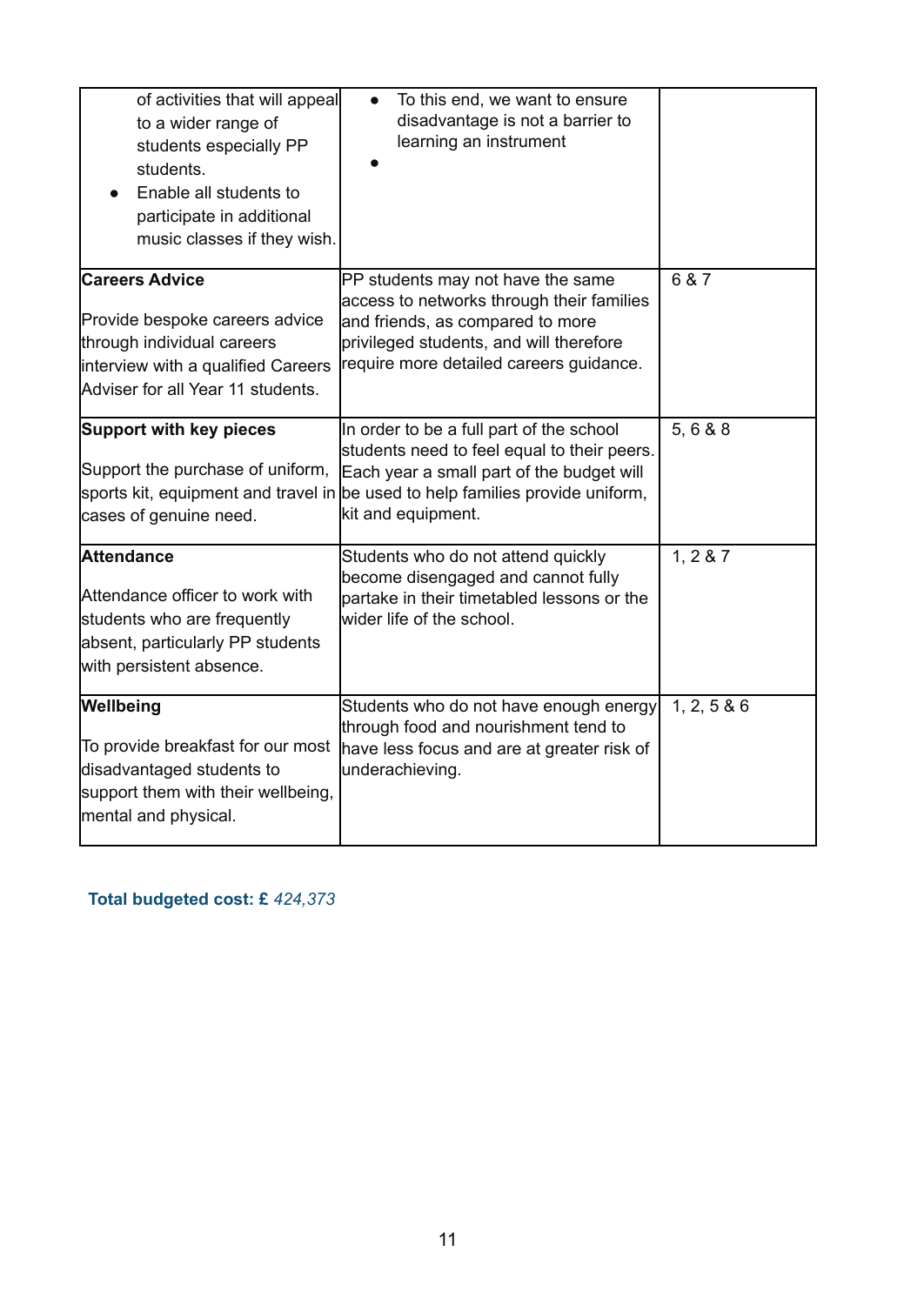Part B: Review of outcomes in the previous academic year

#### **Pupil premium strategy outcomes**

This details the impact that our pupil premium activity had on pupils in the 2020 to 2021 academic year.

- The Study Club Manager role to enable an increase in the size of the cohort. Most of the students were PP.
- We equipped all of our KS4 PP students with the necessary equipment for learning.
- We bought our PP students study guides for EMS.
- We created an English TLR to lead the My Tutor intervention.
- In September 2020 we invested in a PP-only Study Club with Science focus 1:1 sessions. We also expanded the provision to include NTP and to run x2 for Science & English concurrently.
- We made laptops available for all of our students during the periods of lockdown.
- In Y7, the literacy programme supported all of our PP students to improve their reading skills.
- Our whole school's figures show a reduction in the gap between the PP students and our non-PP students, the gap is 6%.
- Students were able to access sessions from home during lockdown periods of isolation.
- We achieved a positive progress score for our disadvantaged cohort; a P8 score of +0.41 (all) with 69% 9-5 including E & M, for the girls achieving a P8 score of +0.91.
- We achieved outstanding results in both English and Maths for our PP students, across both of the core subjects almost three quarters of the PP students achieved a strong pass. At the 9-4 level, 92% achieved a pass in English and almost 90% in Maths.
- In Science, the PP cohort achieved a P8 score of 0.46, with almost 80% of the PP cohort achieving grades 9-4.
- We had very high levels of engagement and learning online during the periods of lockdown from our disadvantaged students.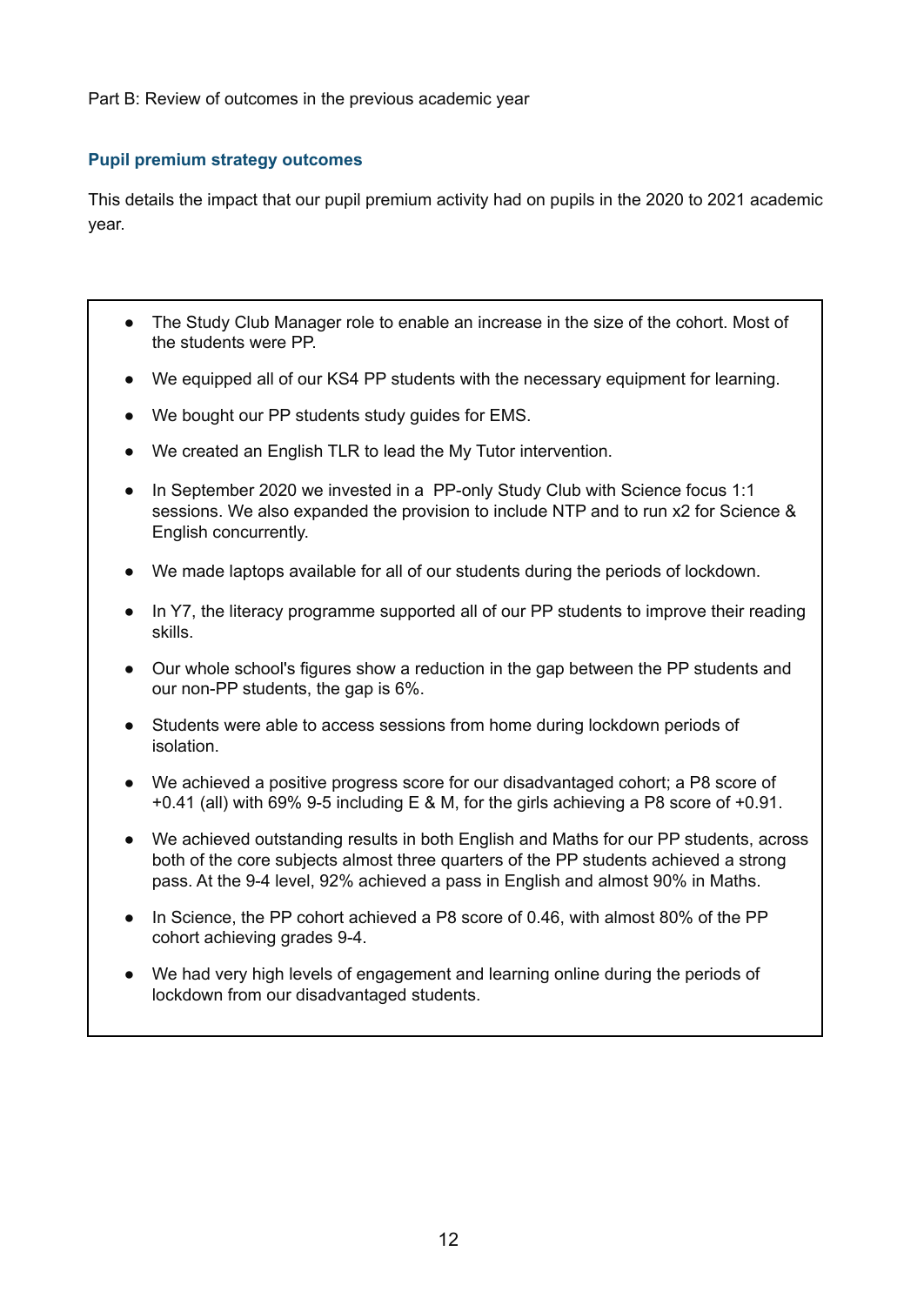#### **Externally provided programmes**

*Please include the names of any non-DfE programmes that you purchased in the previous academic year. This will help the Department for Education identify which ones are popular in England*

| <b>Programme</b>                        | <b>Provider</b>                  |
|-----------------------------------------|----------------------------------|
| Online tutoring                         | Academy 21                       |
| Mentoring & Tutoring - Catch 22 Include | Catch 22 Include                 |
| Mentoring & Tutoring                    | Let Me Play                      |
| Tuition                                 | <b>Spring Board West Tuition</b> |
| Mentoring                               | Innovate                         |

#### **Service pupil premium funding (optional)**

*For schools that receive this funding, you may wish to provide the following information:*

| <b>Measure</b>                                                                    | <b>Details</b> |
|-----------------------------------------------------------------------------------|----------------|
| How did you spend your service pupil<br>premium allocation last academic year?    |                |
| What was the impact of that spending on<br>service pupil premium eligible pupils? |                |